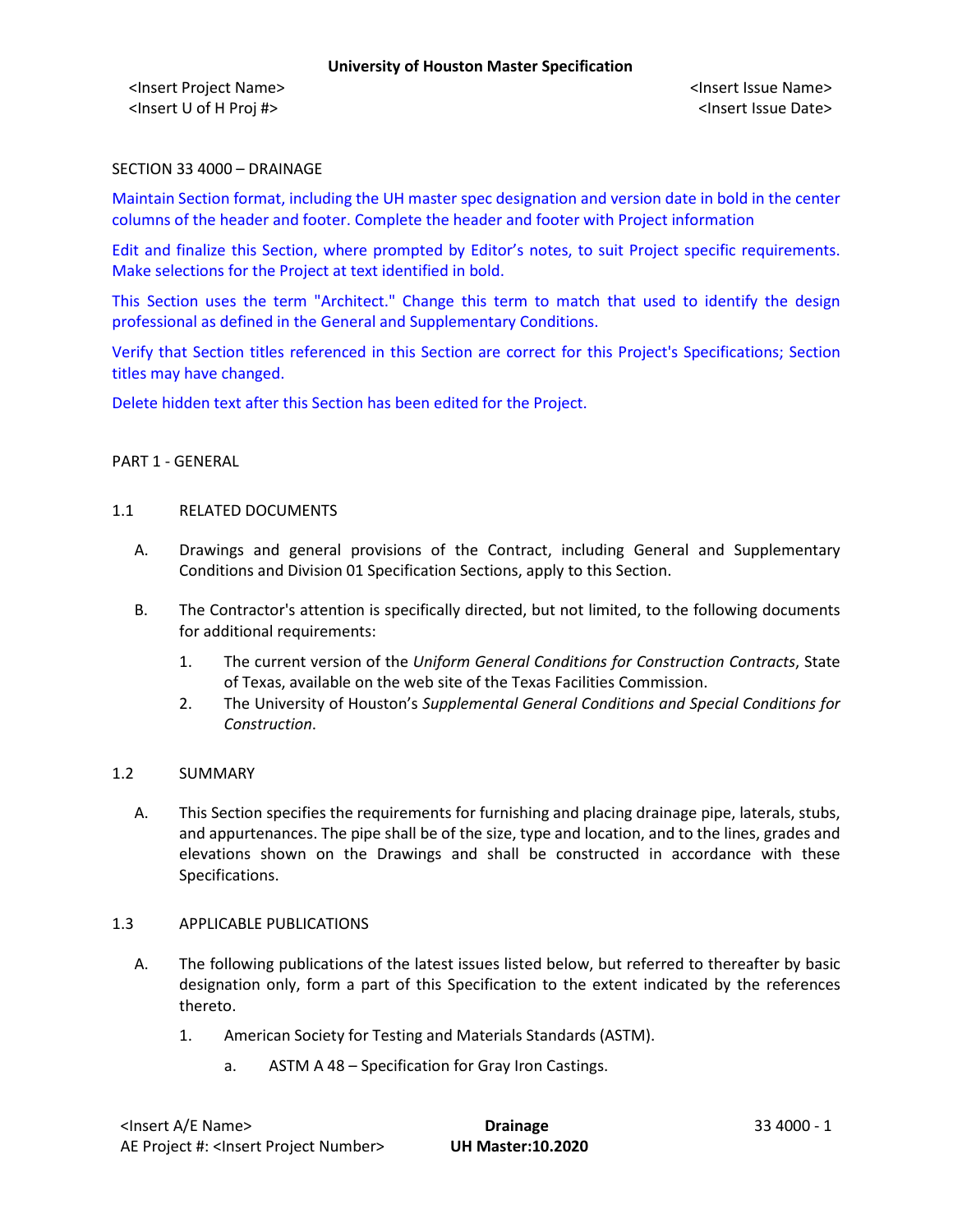## **University of Houston Master Specification**

<Insert Project Name> <Insert Issue Name> <Insert U of H Proj #> <Insert Issue Date>

- b. ASTM A 615 Specification for Deformed and Plain Carbon -Steel Bars for Concrete Reinforcement.
- c. ASTM C 32 Specification for Sewer and Manhole Brick (Made from Clay or Shale)
- d. ASTM C 76 Specification for Reinforced Concrete Culvert, Storm Drain and Sewer Pipe.
- e. ASTM C 443 Specification for Joints for Concrete Pipe and Manholes, Using Rubber Gaskets.
- f. ASTM C 476 Specification for Grout for Masonry
- g. ASTM C 478 Specification for Precast Reinforced Manhole Sections.
- h. ASTM D 3034 Specification for Type PSM Poly (Vinyl Chloride) (PVC) Sewer Pipe and Fittings.
- i. ASTM D 3212 Specification for Joints for Drain and Sewer Plastic Pipes Using Flexible Elastomeric Seals.
- j. ASTM F 679 Specification for Poly (Vinyl Chloride) (PVC) Large-Diameter Plastic Gravity Sewer Pipe and Fittings.
- k. ASTM F 758 Specification for Smooth-Wall Poly (Vinyl Chloride) (PVC) Plastic Underdrain Systems for Highway, Airport and Similar Drainage.
- l. ASTM A 746 Specification for Ductile Iron Gravity Sewer Pipe.
- m. ASTM F 2306 Specification for 12- to 60-inch Annular Corrugated Profile-Wall Polyethylene (PE) Pipe and Fittings for Gravity-Flow Storm Sewer and Subsurface Drainage Applications
- n. ASTM F 2510 Specification for Resilient Connectors Between Reinforced Concrete Manhole Structures and Corrugated Dual- and Triple-Wall Polyethylene and Polypropylene Pipes
- 2. Texas Department of Transportation Standard Specifications for Construction of Highways, Streets and Bridges (TxDOT).
	- a. Item 460 Corrugated Metal Pipe.
	- b. Item 462 Concrete Box Culverts and Sewers.
	- c. Item 465 Manholes and Inlets.
	- d. Item 466 Headwalls and Wingwalls.
	- e. Item 467 Safety End Treatment.
	- f. Item 476 Jacking, Boring or Tunneling Pipe or Box.
	- g. Item 479 Adjusting Manholes and Inlets.
- 3. American Water Works Association (AWWA).
	- a. C 110 AWWA Standard for Ductile-Iron and Gray-Iron Fittings.

# 1.4 PROJECT CONDITIONS

A. When working with storm manholes new or existing, Contractor must keep requirements for confined space entries. In all activities, Contractor shall work in a safe manner as required by OSHA and other governing criteria.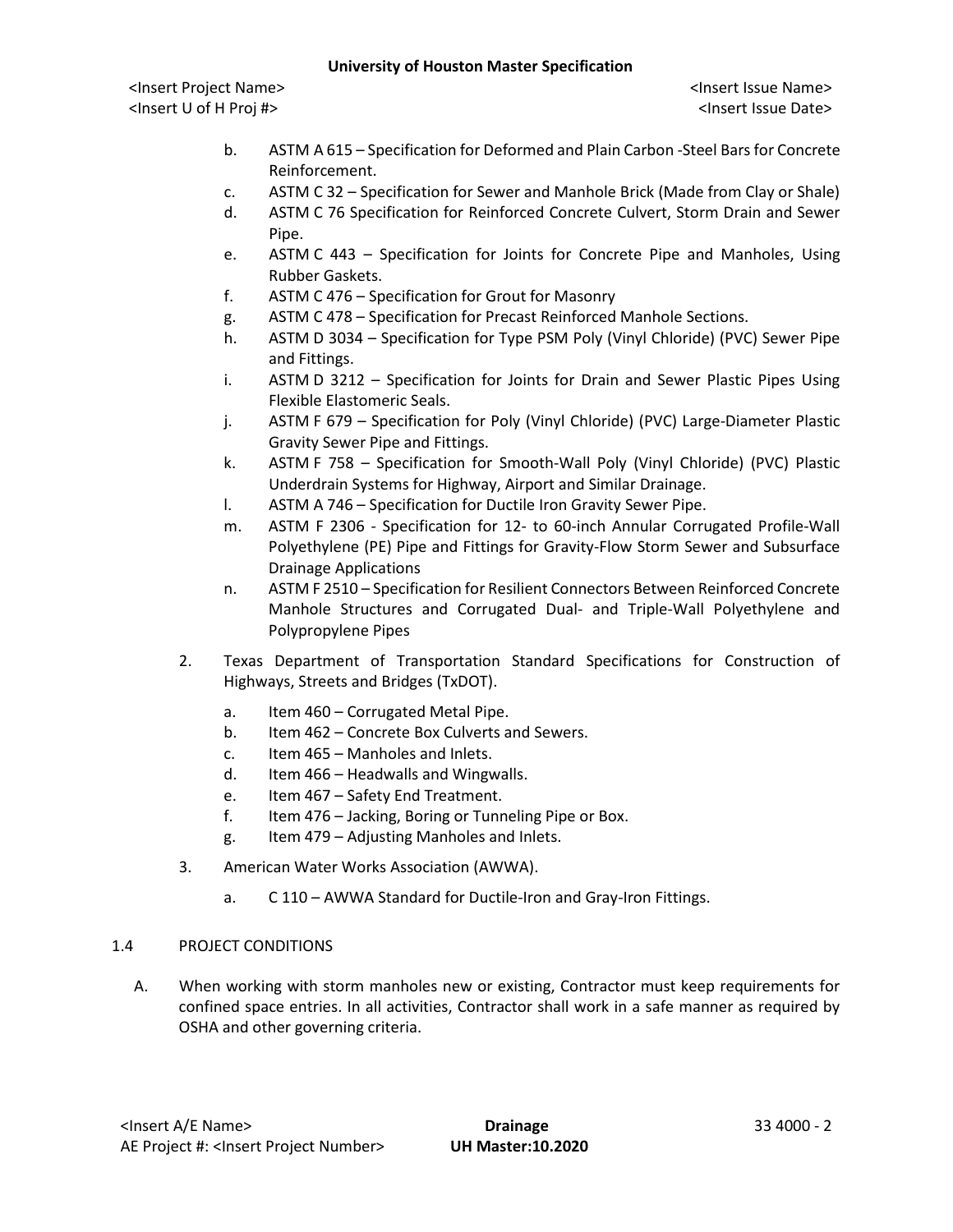## **University of Houston Master Specification**

<Insert Project Name> <Insert Issue Name> <Insert U of H Proj #> <Insert Issue Date>

- B. Interruption of Existing Storm Drainage Service: Do not interrupt service to facilities occupied by Owner or others unless permitted under the following conditions and then only after arranging to provide temporary service according to requirements indicated:
	- 1. Follow the University of Houston's Plant Operations Planned and Emergency Utility Outage Guidelines. See "COORDINATION" Article in this Section.
- C. If work requires interference with any public drainage systems within or outside of Public Rights of Way or Easements, Contractor must obtain prior written approval and coordinate with Owner and local municipality before commencing work.

## 1.5 ACTION SUBMITTALS

- A. Product Data: For the following as used on the Project:
	- 1. Pipe material.
	- 2. Special pipe fittings, special fittings between dissimilar pipe materials, pressure type fittings, etc.
	- 3. Backwater valves.
	- 4. Drains.
	- 5. Channel drainage systems.
	- 6. Storage and leaching chambers.
- B. Shop Drawings: For the following:
	- 1. Stormwater Detention Structures: Include plans, elevations, sections, details, frames and covers, design calculations, and concrete design-mix report.
- C. Coordination Drawings: Show pipe sizes, locations, and elevations. Show other piping in same trench and clearances from storm drainage system piping. Indicate interface and spatial relationship between manholes, piping, and proximate structures.
- D. Profile Drawings (if not already shown in the Drawings): Show system piping in elevation. Draw profiles at horizontal scale of not less than 1 inch equals 50 feet and vertical scale of not less than 1 inch equals 5 feet. Indicate manholes and piping. Show types, sizes, and materials.
- E. Field quality-control test reports.

### 1.6 DEFINITIONS

- A. HDPE: High-density, polyethylene plastic.
- B. PE: Polyethylene plastic.
- C. PP: Polypropylene plastic.
- D. PVC: Polyvinyl chloride plastic.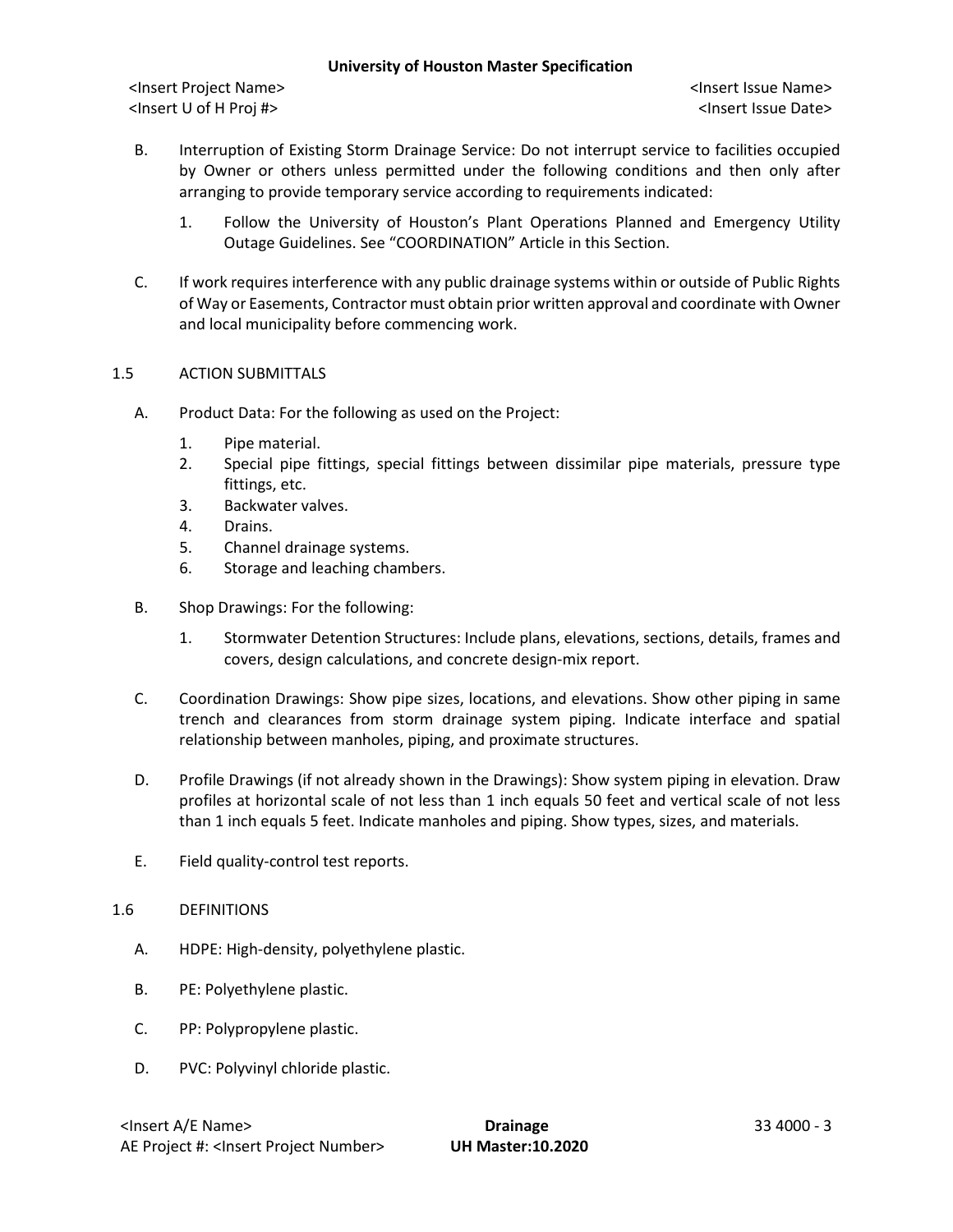## 1.7 COORDINATION

A. Complete the Outage Planning Form in the University of Houston's Planned and Emergency Utility Outage Guidelines available in Section 00 6000 of these Specifications.

## PART 2 - PRODUCTS

- 2.1 PIPE
	- A. Reinforced concrete pipe shall conform to ASTM C-76, wall "B" thickness for, Class III and Class IV as shown on the Drawings or as necessary to meet ASTM cover design requirements.
	- B. Corrugated metal pipe shall conform to TxDOT Item 460 specifications.
	- C. Polyvinyl Chloride (PVC) pipe 4 inches in diameter shall be DR 18 and conform to AWWA C900. PVC pipe 6 to 10 inches in diameter shall be SDR 26 and conform to ASTM 3034. PVC pipe 12 to 15 inches in diameter shall be SDR35 and conform to ASTM D3034. Polyvinyl chloride pipe 18 to 36 inches in diameter shall be SDR35 and conform to ASTM F679.
	- D. Precast box culverts shall conform to ASTM C 1433 and TxDOT Item 462.
	- E. Polyvinyl Chloride Perforated pipe and fittings shall conform to ASTM F 758.
	- F. Ductile Iron Pipe (DIP) shall be Class 51 and conform to ASTM A 746.
	- G. High-Density Polyethylene (HDPE) Pipe shall conform to ASTM F 2306.

### 2.2 JOINTS

- A. Reinforced concrete pipe joints shall conform to ASTM C-443 Rubber Gaskets.
- B. PVC pipe joints shall conform to ASTM D-3212 and ASTM F477 specifications.
- C. DIP pipe joints shall conform to AWWA C110, latest edition.
- D. HDPE pipe joints shall conform to ASTM F 2306 and shall be watertight integral Bell and Spigot. Bell shall overlap a minimum of two corrugations of spigot end when fully engaged.

### 2.3 CONCRETE

- A. General: Cast-in-place concrete according to ACI 318, and the following for manholes and inlets:
	- 1. Cement: ASTM C 150, Type II.
	- 2. Fine Aggregate: ASTM C 33, sand.
	- 3. Coarse Aggregate: ASTM C 33, crushed gravel.

| <insert a="" e="" name=""></insert>                  | <b>Drainage</b>          | 33 4000 - 4 |
|------------------------------------------------------|--------------------------|-------------|
| AE Project #: <lnsert number="" project=""></lnsert> | <b>UH Master:10.2020</b> |             |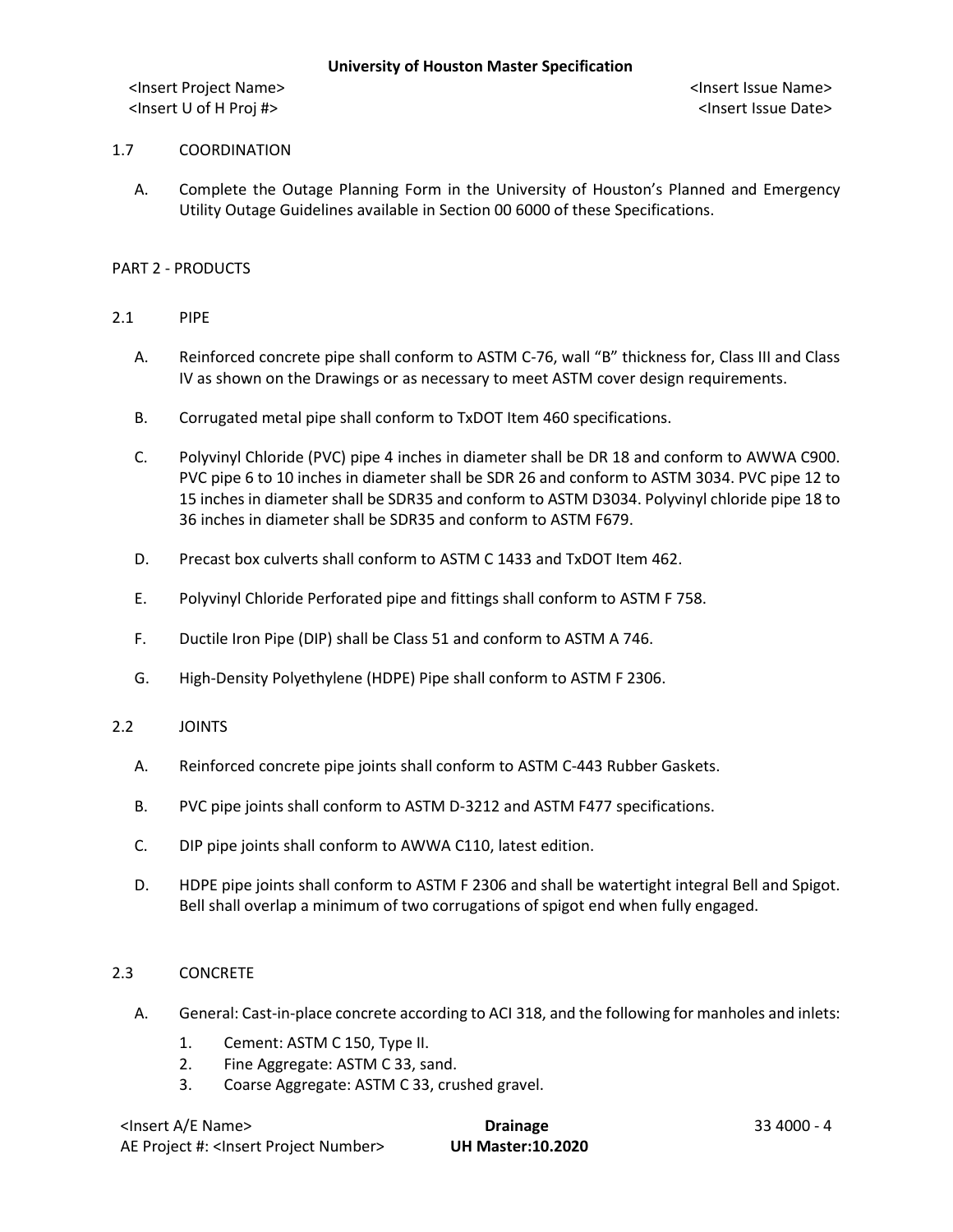- 4. Water
	- a. Water used for mixing or curing shall be reasonably clean and free of oil, salt, acid, alkali, sugar, vegetable matter or other substances injurious to the finished product.
	- b. Water sources other than the local municipal domestic water supply must be approved by the Owner.
	- c. If onsite reclaimed water sources are used, tanks and apprentices must be clearly marked with the words "non-potable" water.
- B. Portland Cement Design Mix: 4000 psi minimum in 28 days, with 0.45 maximum water/cementitious materials ratio.
	- 1. Reinforcement Bars: ASTM A 615, Grade 60 deformed steel.
- C. SAFETY END TREATMENTS
- D. Safety End Treatments shall conform to the products and installation requirements listed in TxDOT Item 467.
- 2.4 HEADWALLS AND WINGWALLS
	- A. Headwalls and Wingwalls shall conform to the products and installation requirements listed in TXDOT Item 466.
- PART 3 EXECUTION

### 3.1 PIPE SEWERS

- A. Open Trench Construction
	- 1. No pipe shall be installed in the trench until excavation has been properly constructed per the Drawings and details to at least two pipe lengths beyond the section of pipe being installed and the bottom of trench has been properly shaped.
	- 2. Batter boards where used shall be placed into position properly. Boards shall be nominal 1 x 4 inch lumber, planed on all four sides to parallel faces. The boards and all location stakes shall be protected from injury or change of location.
	- 3. Pipe shall be so laid that after the sewer is completed the interior surface shall conform accurately to the grades and alignments fixed and given in the Drawings.
	- 4. All sewers shall be laid accurately to line and grade, with tongue or spigot end downstream.
	- 5. Pipes shall be fitted together and matched so that when laid, they form a sewer with a smooth and uniform invert.
	- 6. When trenches exceed five feet in depth the Contractor shall utilize trench safety measures per Section 31 4133 "Trench Safety."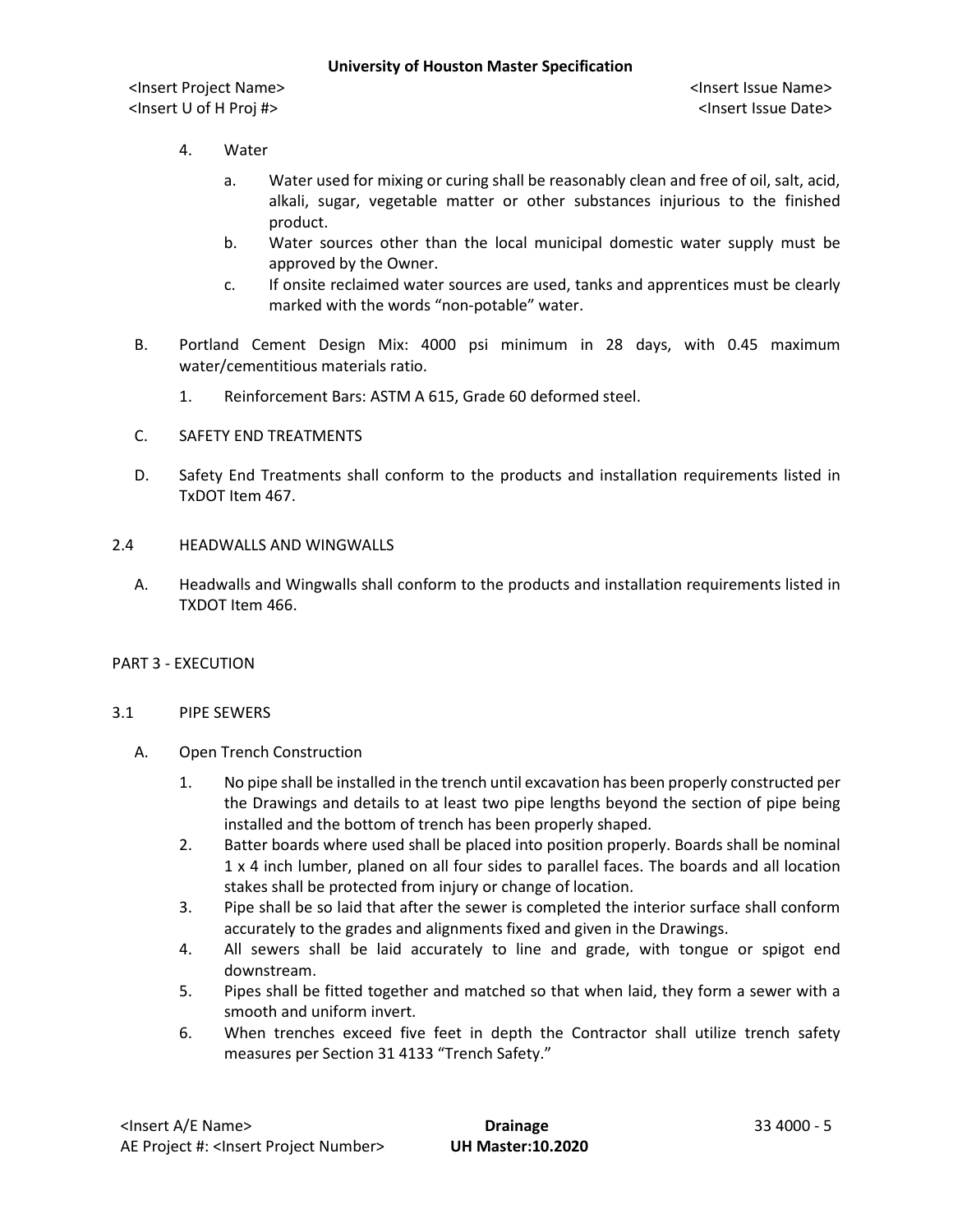## **University of Houston Master Specification**

<Insert Project Name> <Insert Issue Name> <Insert U of H Proj #> <Insert Issue Date>

- 7. Outfall pipes shall be as detailed on the Drawings. Before laying pipes a sufficient bed shall be prepared at the grade indicated on the Drawings. Backfill shall be placed as outlined in Section 31 2333 "Trenching, Backfilling, and Compaction."
- B. Boring, Jacking or Tunneling Construction
	- 1. Suitable pits shall be constructed for the boring, jacking or tunneling operations. Excavations greater than five feet in depth shall be protected as specified in Section 31 4133 "Trench Safety."
	- 2. Construction operations shall be done in such a manner that the operation and structural integrity of the road or other area over the bore is not weakened or damaged in any way nor road operations interfered.
	- 3. Pits shall be filled immediately upon completion of the pipe installation.
	- 4. Jacking operations shall meet the requirements of TxDOT Item 476.3(A and D).
	- 5. Boring operations shall meet the requirements of TxDOT Item 476.3(B and D).
	- 6. When pipe sizes are sufficient for tunneling methods, Contractor may tunnel and jack pipe. When this method is used, special safety precautions shall be used to protect the workers involved. Any over-excavation shall be filled with drilling mud after the pipe is installed. Tunneling operations shall meet the requirements of TxDOT Item 476.3(C).

## 3.2 MANHOLES, JUNCTION BOXES AND INLETS

- A. Manholes, junction boxes and inlets shall be constructed at locations shown on the Drawings and to the depth indicated thereon.
- B. Manholes, junction boxes and inlets shall be constructed of precast concrete sections and in all types shall be constructed to the dimensions shown on the Drawings.
- C. Joints between precast concrete manhole and inlet sections shall be made by uniformly placing "Ram-Nek" flexible plastic gaskets on all faces of the lower part of the joint and lowering the upper ring evenly into place to produce uniform bearing and compression on the sealer. To propose a different gasket, refer to Section 01 2500 "Substitution Procedures."
- D. The construction of manholes, junction boxes and inlets shall be done as soon as practical after the sewer line into or through the manhole, junction box or inlet locations are completed.
- E. All sewers shall be cut neatly at the inside face of the walls of the manhole, junction box or inlet and pointed up with mortar.
- F. After the masonry work has been completed to the proper elevation, the cast iron manhole cover frame shall be set in a full mortar bed and adjusted to the elevation established on the Drawings.
- G. The inverts of the sewer line or several sewer lines entering the manhole or junction box at or near the flow line elevation of the manhole or junction box shall be shaped and routed across the floor of the manhole or junction box using mortar to obtain the proper contour.